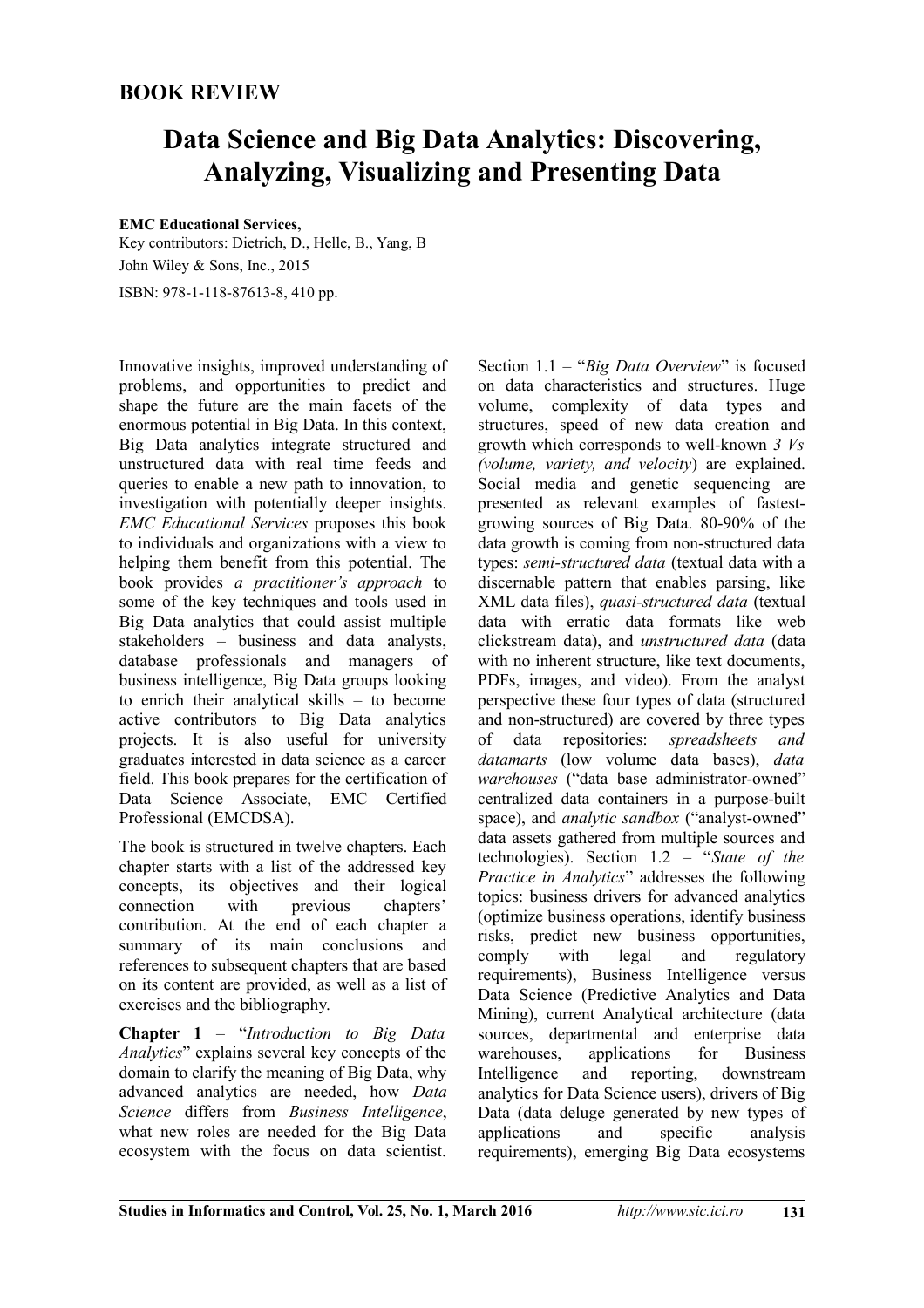and a new approach to Analytics (built on four web interconnected main groups of players: data devices, data collectors, data aggregators, and data users and buyers). In Section 1.3 – "*Key roles for the new Big Data ecosystem*" the key roles of the new Big Data ecosystem are detailed (technology and data enablers, Data savvy professionals, Data scientists). Three recurring sets of activities and five main sets of skills and behavioral characteristics specific to Data scientists are described next. This chapter ends with providing three examples of Big Data Analytics solutions in retail, IT infrastructure and social media.

**Chapter 2** – "*Data Analytics Lifecycle*" is based on the idea that Data Science projects differ from most traditional BI projects in that they are more exploratory in nature. Therefore it is critical to have a process to govern them and to ensure that the participants are thorough and rigorous in their approach, yet not so rigid that the process impedes exploration. The chapter presents *an analytic project life cycle* designed for the particular characteristics and challenges of hypothesis-driven analysis with Big Data. In Section 2.1 – "*Data Analytics Life Overview*" key roles for a successful analytics project are identified (business user, project sponsor, project manager, business intelligence analyst, database administrator, data engineer, data scientist) and an overview of the main phases of the data analytics lifecycle is provided. The remaining part of this chapter details these phases as follows: phase 1 – *Discovery* (learn the business domain, assess available project resources, frame the business problem as an analytics challenge, formulate initial hypotheses to test), phase 2 – *Data preparation* (prepare the data to work with it and analyze by extract, load, and transform (ELT) or extract, transform and load (ETL) operations), phase 3 – *Model planning* (determine the methods, techniques and workflow to follow for subsequent model building phase, explore the data, select the most suitable models), phase 4 – *Model building* (develop datasets for testing, execute models, evaluate existing tools for running the models), phase 5 – *Communicate results* (evaluate the project results together with major stakeholders, identify key findings, prepare their presentation), and phase 6 – *Operationalize* (deliver final reports and technical documents, optionally run a pilot project to implement the models in a production environment). The cycle is exemplified by the case study on GINA (Global Innovation Network and Analysis) to analyze innovation data at EMC.

**Chapter 3** – "*Review of Basic Data Analytics Methods using R*" examines fundamental statistical techniques in the context of the opensource R analytic software environment, highlights the importance of exploratory data analysis via visualization and reviews the key notions of hypothesis development and testing. *The language R* was selected to illustrate analytical tasks and models due to its popularity and versatility. Section 3.1 – "*Introduction to R*" provides an overview of the basic functionality of R: graphical user interfaces, data import and export, attribute and data types, generate descriptive statistics. Section 3.2 – "*Exploratory Data Analysis*" underlines the advantages of visualization as succinct holistic view of data that may be difficult to grasp from the numbers and summaries alone: visualization of datasets before analysis, detect dirty data in the exploration phase, display data to help explain the underlying distributions of a single variable or the relationship between two or more variables, visualization for data exploration versus visualization for data presentation. Section 3.3. – "*Statistical methods for evaluation*" emphasizes the crucial role of statistics during the initial data exploration and data preparation, model building, evaluation of the final models, and assessment of how the new models improve the situation when deployed in the field. The following statistical tools are presented: hypothesis testing, difference of means, Wilcoxson rank-sum test, two types of errors (in connection with hypothesis test), effect size, analysis of variance (ANOVA).

Chapters 4 to 9 are built upon the introduction to R presented in Chapter 3 and discuss a range of *advanced analytical theory and methods*: clustering, association rules, regression, classification, time series analysis, and text analysis, respectively.

*Clustering analysis* groups similar objects based on the objects' attributes.

**Chapter 4** is focused on the *k-means analytical technique* that, for a chosen value of k, identifies k clusters of objects based on the objects' proximity to the centre of k groups.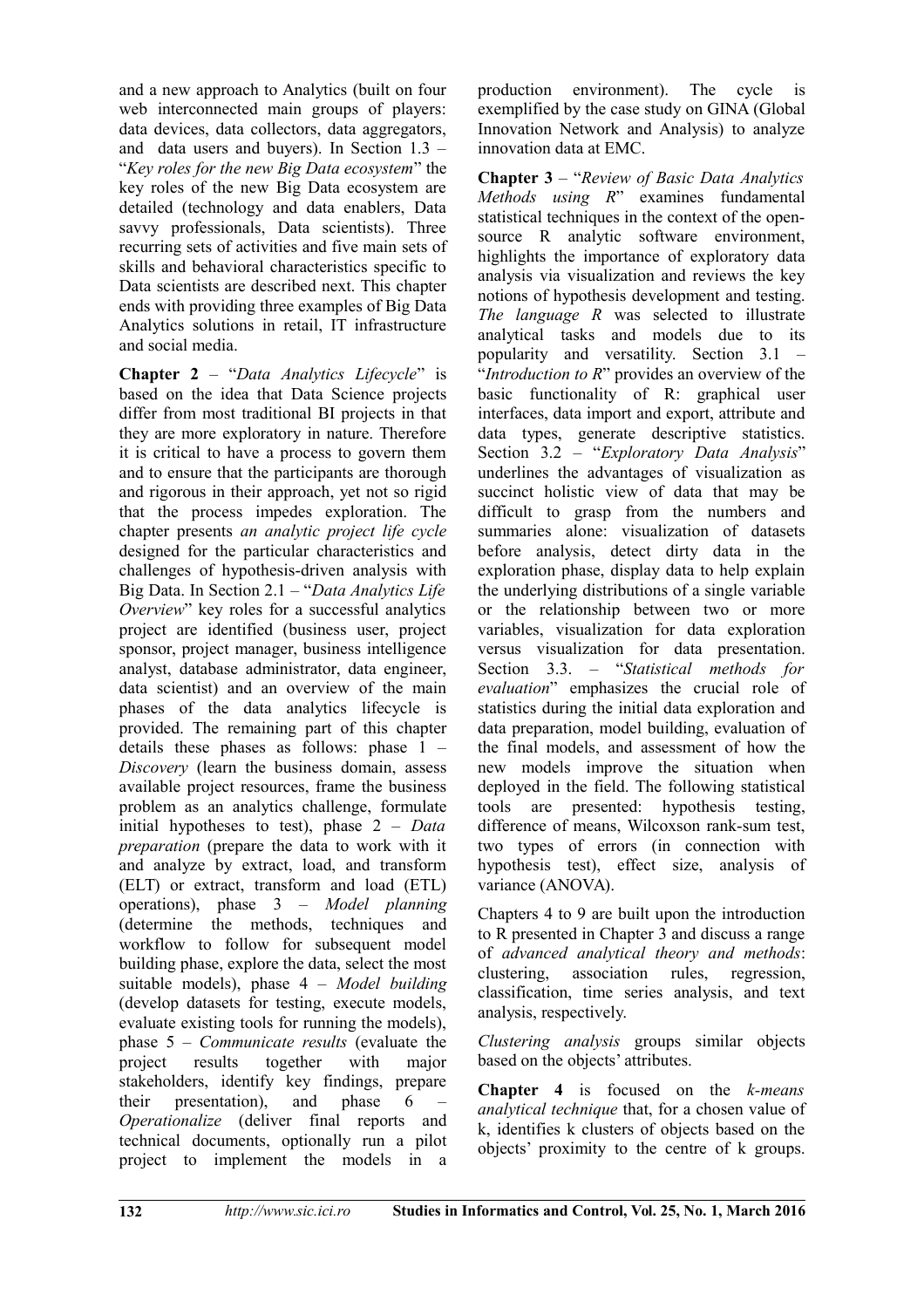The presentation is structured on use cases (image processing, medical investigations, customer segmentation), overview of the methods, determining the number of clusters, diagnostics, reasons to choose and cautions. If k-means does not appear to be an appropriate clustering technique for a given dataset, then *alternative techniques* such as k-moedes or PAM (partitioning around medoids) should be considered. Clustering can be used with other analytical techniques such as regression.

*Association rules* represent an unsupervised learning method used to discover interesting relationships hidden in a large dataset. Association rules are commonly used for mining transactions in databases.

**Chapter 5** starts with an overview of this method and than describes *Apriori*, one of the earliest and most fundamental algorithms for generating association rules. To illustrate the application of association rules the market basket analysis concept is introduced. The grocery store example is used to walk through the steps of and generate frequent kitem sets and useful rules for downstream analysis and visualization. Finally, the chapter formulates some pros and cons of the *Apriori* algorithm and highlights a few methods to improve its efficiency.

In general, *regression analysis* attempts to explain the influence that a set of input or independent variables has on the outcome of another variable of interest, called dependent variable.

**Chapter 6** examines two regression techniques, linear regression and logistic regression, and explains when one technique is more appropriate than the other. For *the linear regression* the key assumption is that the relationship between an input variable and the outcome variable is linear. The model description includes linear regression model with normally distributed errors, use of categorical variables, confidence intervals on the parameters, confident interval on the expected outcome, prediction interval on the particular outcome, tools and techniques to validate a fitted linear regression model. *The logistic regression* is used when the outcome variable is categorical in nature (true/false, pass/fail, yes/no): patient's successful response to a specific medical treatment or procedure, the probability that credit applicant will default on loan, the probability of experiencing a malfunction of failure in engineering. The chapter outlines the considerable care that must be taken in performing and interpreting a regression analysis and the activities that a data scientist has to do in this respect: determine the best input variables and their relationship to the outcome variable, understand the model assumptions and their impact on the modelling results, transform the variables, as appropriate, to achieve adherence to the model assumptions, decide on the best choice between building one comprehensive model or many models on partitions of the data.

*Classification* is widely used for prediction purposes. Most classification methods are supervised, in that they start with a training set of pre-labelled observations to learn how likely the attributes of these observations may contribute to the classification of future unlabelled observations.

**Chapter 7** focuses on two fundamental classification methods: decision trees and naïve Bayes. A *decision tree* (also called prediction tree) uses a tree structure to specify sequences of decisions and consequences. The input variables of a decision tree can be categorical of continuous. There are two varieties of decision trees: classification trees, usually applied in case of categorical (often binary) output variables, and regression trees, which can apply to output variables that are numeric or continuous. This section of Chapter 7 includes: an overview of a decision tree, the general algorithm, decision tree algorithms, evaluating a decision tree, decision tree in R. *The Naïve Bayes* is a probabilistic classification method based on the Bayes theorem which gives the relationship between the probabilities<br>of two events and their conditional of two events and their conditional probabilities. The input variables are generally categorical, but continuous variables can also be accepted. The description includes the Bayes' theorem, Naïve Bayes classifier, smoothing, diagnostics, Naïve Bayes in R. These classifiers along with logistic regression (Chapter 6) are often used for the classification of data. Recommendations for choosing a suitable classifier depending on characteristics of input data are also provided. Finally, some additional classification methods are mentioned: bagging, boosting, and random forest that use multiple models to obtain better predictive performance; support vector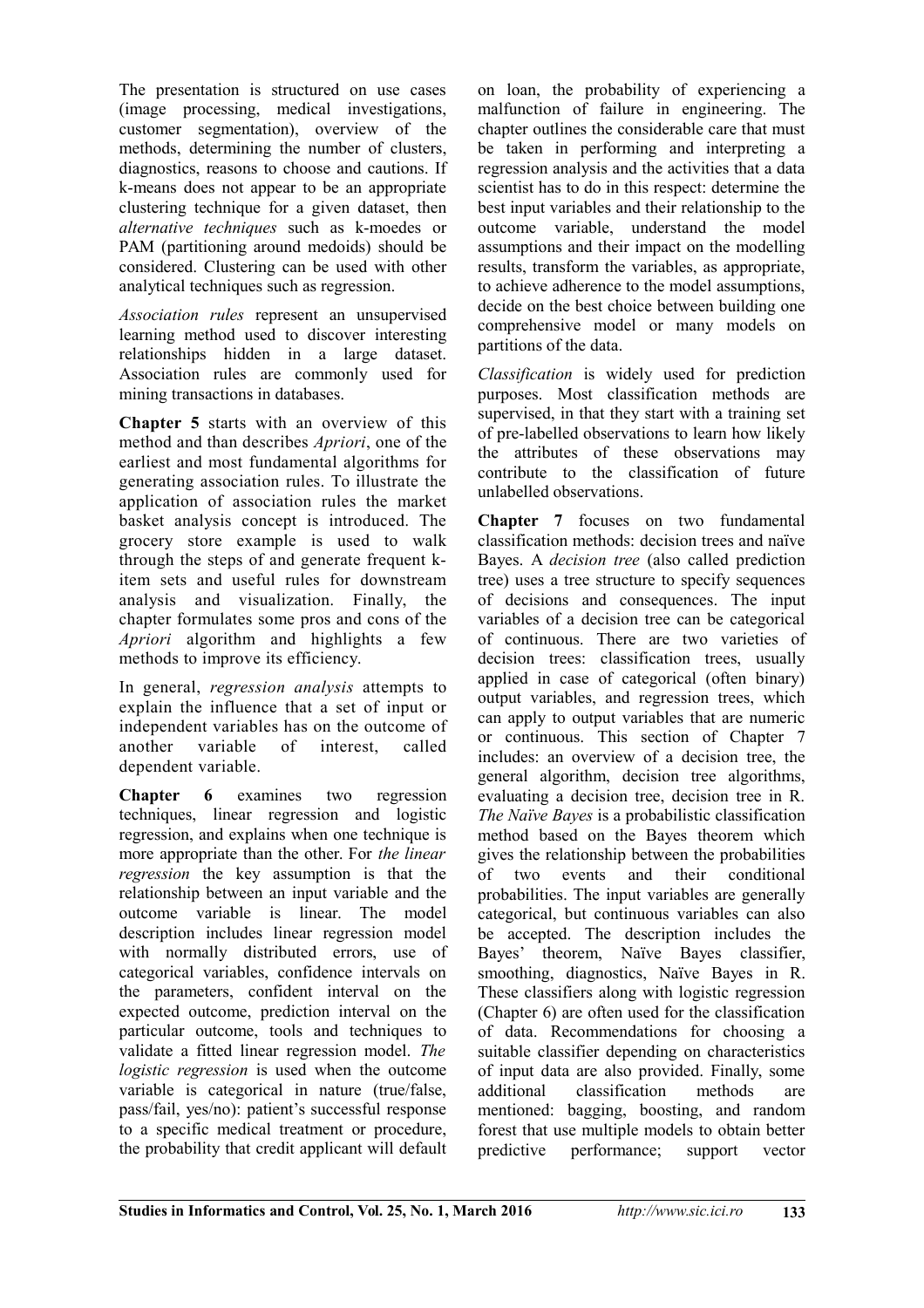machines that combine linear models with instant-based learning techniques.

*Time series analysis* attempts to model the underlying structure of observations taken over time. It implicitly addresses the case in which any particular observation is somewhat dependent on prior observations. The goals are to identify and model the structure of the time series and to forecast future values in the time series. The application areas include finance, economics, biology, engineering, retail and manufacturing.

**Chapter 8** examines this topic and its applications. The presentation starts with *time series components* (trend, seasonality, cyclic, random) and Box-Jenkins methodology. The main focus of the chapter is on *ARIMA (Auto-regressive Integrated Moving Average)* model: autocorrelation function, auto-regressive models, moving average models, building and evaluating an ARIMA model, reasons to choose and cautions. *Additional methods* are also mentioned: spectral analysis, Kalman filtering, ARMAX, GARCH, multi-variable time series analysis.

*Text analysis* refers to the representation, processing, and modelling of the textual data to derive useful insights. An important component of the text analysis is the text mining, the process of discovering relationships and interesting patterns in large text collections. **Chapter 9** presents *the main text analysis steps*: parsing, search and retrieval, text mining. Then, the *text analysis process* is detailed: collecting raw text, representing text, using TFIDF (Text Frequency-Inverse Document Frequency), categorizing document by topics, determining sentiments, gaining greater insights. Considering the Data Analytic Lifecycle, the most time consuming part of this process is not performing the statistics or implementing algorithms, but formulating the problem and getting and preparing the data.

**Chapter 10** – "*Advanced Analytics – Technology and Tools: MapReduce and Hadoop*" presents some key technologies and tools related to the Apache Hadoop software library. The chapter starts with *presentation of analytics for unstructured data*: the MapReduce paradigm, offering the means to break a large task into smaller tasks, to run them in parallel and consolidate the output,

and the Apache Hadoop which includes an implementation of MapReduce. Hadoop distributed file system (HDFS), structuring the MapReduce job in Hadoop, additional considerations in structuring a MapReduce job, developing and executing a Hadoop MapReduce program, Yet Another Resource Negotiator (YARN) are detailed. In the next section, the *Hadoop ecosystem* is presented including the main Hadoop-related Apache<br>projects: Pig (high-level data-flow projects:  $\overline{P}$  Pig (high-level programming language), Hive (providing SQL like access), HBase (real time reads and writes) and Mahout (analytical tools). The final section discusses *four major categories of NoSQL* (Not only Structured Query Language): key/value stores (e.g. Redis), document stores when the value of a key/value pair is a file and the file itself is self-describing (CouchDB, MongoDB), column family stores for sparse datasets (Cassandra, Hbase), graph databases to store items and relationship between them (FlockDB, Neo4j).

**Chapter 11** – "*Advanced Analytics – Technology and Tools: In-Database Analytics*" deals with the processing of data within its repository. Advantages of in-database analytics include no need for movement of the data into an analytic tool and almost real time results. The chapter is structured on: *SQL essentials* (Joins, set operations, grouping extensions), *In-Database Text Analysis*, and *Advanced SQL* (Window function, user-defined functions and aggregates, ordered aggregates, MADlib). A typical SQL query is commonly associated with structured data, but SQL tables often contain unstructured data (text content). Regular expressions and related functions can be used in SQL to examine and restructure such data for further analysis. Window functions are used in complex SQL queries to supply computed values such as ranks and rolling averages. It is possible to process the data within a database and extract the results into an analytical tool such as R. Also external libraries such as MADlib can be utilized by SQL to conduct statistical analyses within a database.

**Chapter 12** – "*The Endgame, or Putting It All Together*" focuses on the final phase of the Data Analytics Lifecycle: *communicating and operationalizing an analytics project* (key outputs of each of the main stakeholders), *creating the final deliverables* (developing core